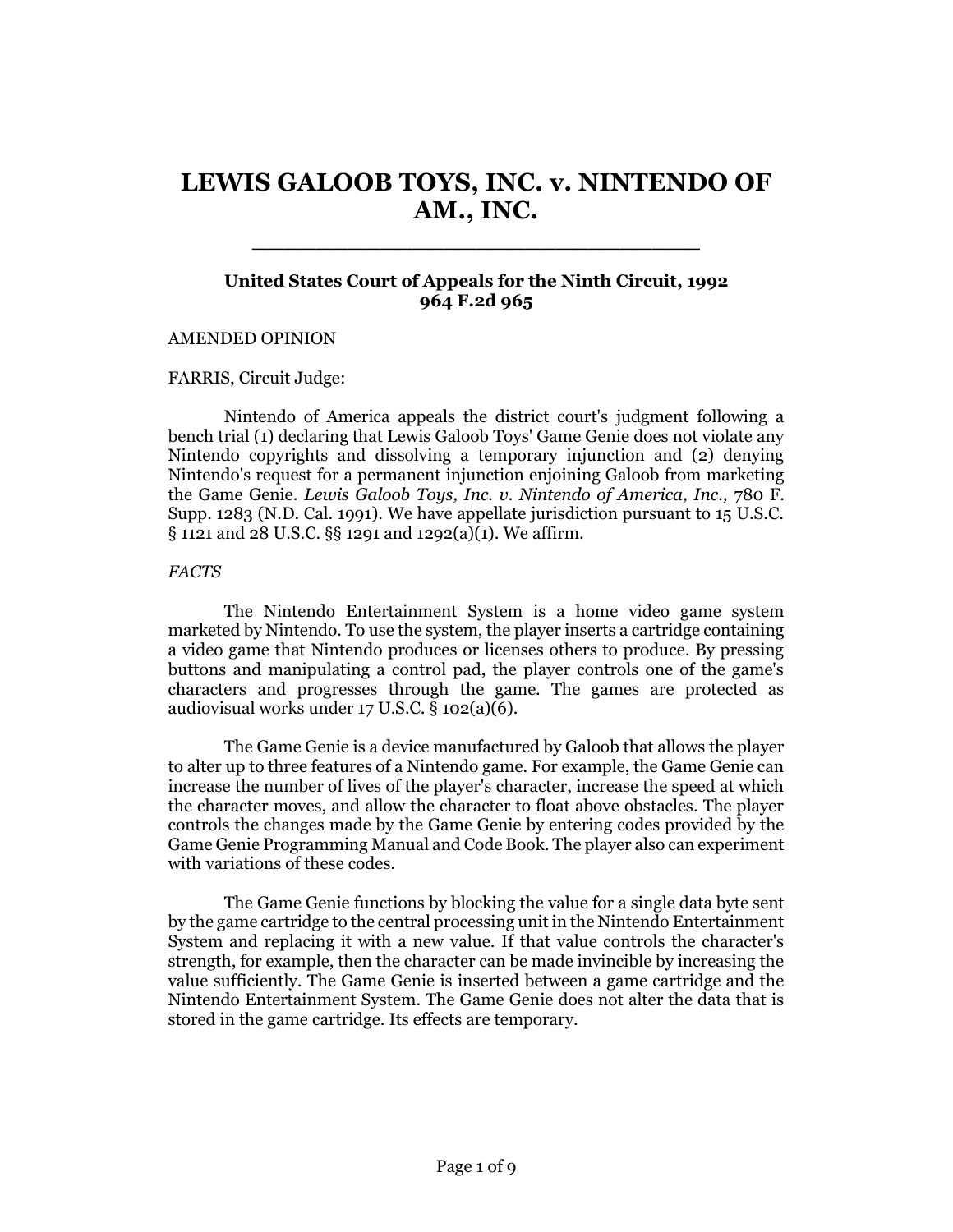#### *DISCUSSION*

#### 1. *Derivative work*

The Copyright Act of 1976 confers upon copyright holders the exclusive right to prepare and authorize others to prepare derivative works based on their copyrighted works. *See* 17 U.S.C. § 106(2). Nintendo argues that the district court erred in concluding that the audiovisual displays created by the Game Genie are not derivative works. The court's conclusions of law are reviewed *de novo*. *See Rozay's Transfer v. Local Freight Drivers, Local 208,* 850 F.2d 1321, 1326 (9th Cir. 1988), *cert. denied,* 490 U.S. 1030 (1989). Its findings of fact are reviewed for clear error. *See id*.

A derivative work must incorporate a protected work in some concrete or permanent "form." The Copyright Act defines a derivative work as follows:

A "derivative work" is a work based upon one or more preexisting works, such as a translation, musical arrangement, dramatization, fictionalization, motion picture version, sound recording, art reproduction, abridgment, condensation, *or any other form in which a work may be recast*, *transformed*, *or adapted*. A work consisting of editorial revisions, annotations, elaborations, or other modifications which, as a whole, represent an original work of authorship, is a "derivative work."

17 U.S.C. § 101 (emphasis added). The examples of derivative works provided by the Act all physically incorporate the underlying work or works. The Act's legislative history similarly indicates that "the infringing work must incorporate a portion of the copyrighted work in some form." 1976 U.S. Code Cong. & Admin. News 5659, 5675. *See also Mirage Editions, Inc. v. Albuquerque A.R.T. Co.,* 856 F.2d 1341, 1343-44 (9th Cir. 1988) (discussing same), *cert. denied,* 489 U.S. 1018 (1989).

Our analysis is not controlled by the Copyright Act's definition of "fixed." The Act defines copies as "material objects, other than phonorecords, in which a work is *fixed* by any method." 17 U.S.C. § 101 (emphasis added). The Act's definition of "derivative work," in contrast, lacks any such reference to fixation. *See id*. Further, we have held in a copyright infringement action that "it makes no difference that the derivation may not satisfy certain requirements for statutory copyright registration itself." *Lone Ranger Television v. Program Radio Corp.,* 740 F.2d 718, 722 (9th Cir. 1984). *See also* Paul Goldstein, *Derivative Rights and Derivative Works in Copyright,* 30 J. Copyright Soc'y U.S.A. 209, 231 n.75 (1983) ("the Act does not require that the derivative work be protectable for its preparation to infringe"). *Cf. Kalem Co. v. Harper Bros.,* 222 U.S. 55, 61 (1911) (finding the movie "Ben Hur" infringed copyright in the book *Ben Hur* even though Copyright Act did not yet include movies as protectable works). A derivative work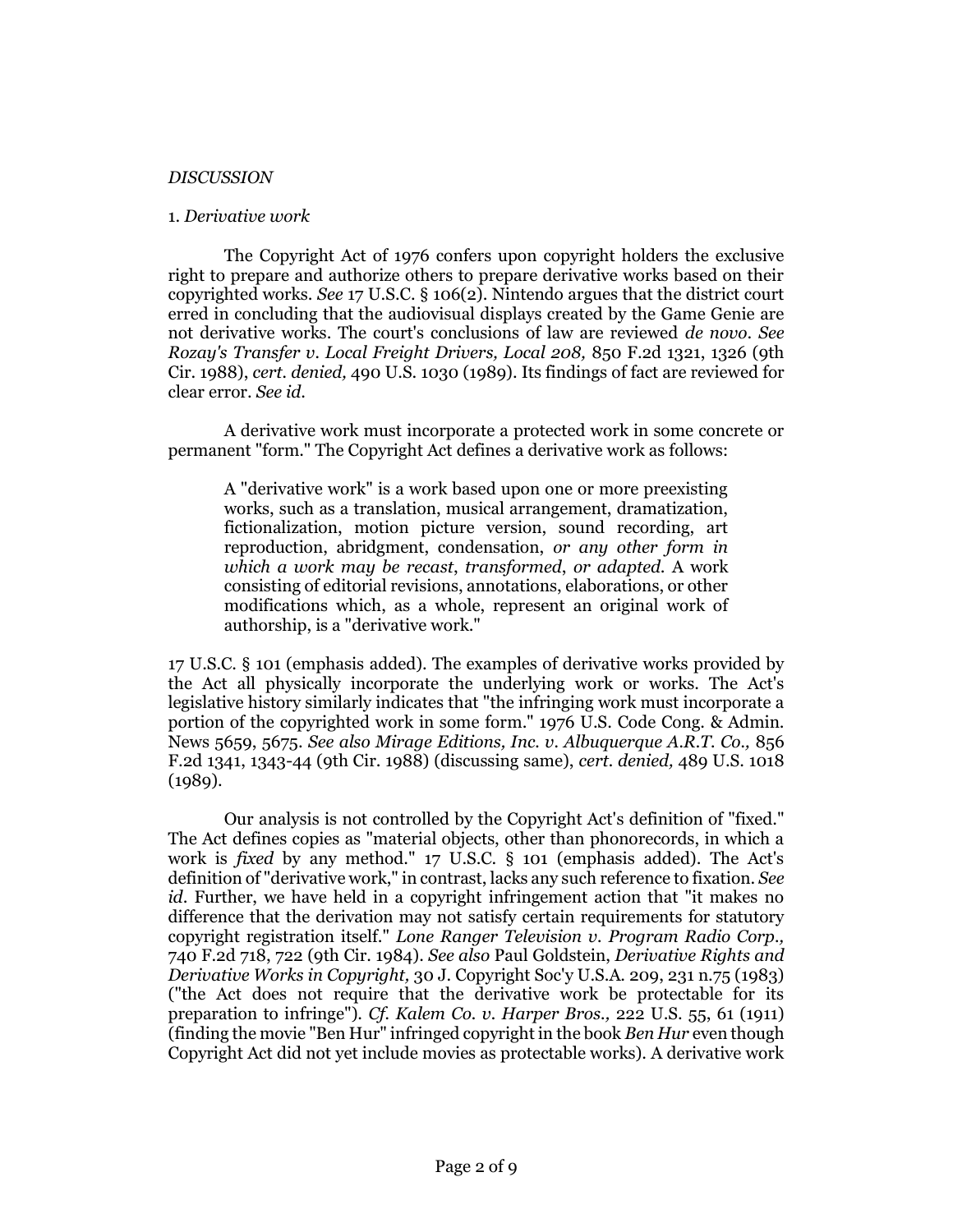must be fixed to be *protected* under the Act, *see* 17 U.S.C. § 102(a), but not to *infringe*.

The argument that a derivative work must be fixed because "[a] 'derivative work' is a work," 17 U.S.C. § 101, and "[a] work is 'created' when it is fixed in a copy or phonorecord for the first time," *id.,* relies on a misapplication of the Copyright Act's definition of "created":

A work is 'created' when it is fixed in a copy or phonorecord for the first time; where a work is prepared over a period of time, the portion of it that has been fixed at any particular time constitutes the work as of that time, and where the work has been prepared in different versions, each version constitutes a separate work.

*Id*. The definition clarifies the *time* at which a work is *created*. If the provision were a definition of "work," it would not use that term in such a casual manner. The Act does not contain a definition of "work." Rather, it contains specific definitions: "audiovisual works," "literary works," and "pictorial, graphic and sculptural works," for example. The definition of "derivative work" does not require fixation.

The district court's finding that no independent work is created, *see Galoob,* 780 F. Supp. at 1291, is supported by the record. The Game Genie merely enhances the audiovisual displays (or underlying data bytes) that originate in Nintendo game cartridges. The altered displays do not incorporate a portion of a copyrighted work in some concrete or permanent *form*. Nintendo argues that the Game Genie's displays are as fixed in the hardware and software used to create them as Nintendo's original displays. Nintendo's argument ignores the fact that the Game Genie cannot produce an audiovisual display; the underlying display must be produced by a Nintendo Entertainment System and game cartridge. Even if we were to rely on the Copyright Act's definition of "fixed," we would similarly conclude that the resulting display is not "embodied," *see* 17 U.S.C. § 101, in the Game Genie. It cannot be a derivative work.

*Mirage Editions* is illustrative. Albuquerque A.R.T. transferred artworks from a commemorative book to individual ceramic tiles. *See Mirage Editions,* 856 F.2d at 1342. We held that "by borrowing and mounting the preexisting, copyrighted individual art images without the consent of the copyright proprietors . . . [Albuquerque A.R.T.] has prepared a derivative work and infringed the subject copyrights." *Id*. at 1343. The ceramic tiles *physically* incorporated the copyrighted works in a form that could be sold. Perhaps more importantly, sales of the tiles supplanted purchasers' demand for the underlying works. Our holding in *Mirage Editions* would have been much different if Albuquerque A.R.T. had distributed lenses that merely enabled users to view several artworks simultaneously.

Nintendo asserted at oral argument that the existence of a \$ 150 million market for the Game Genie indicates that its audiovisual display must be fixed. We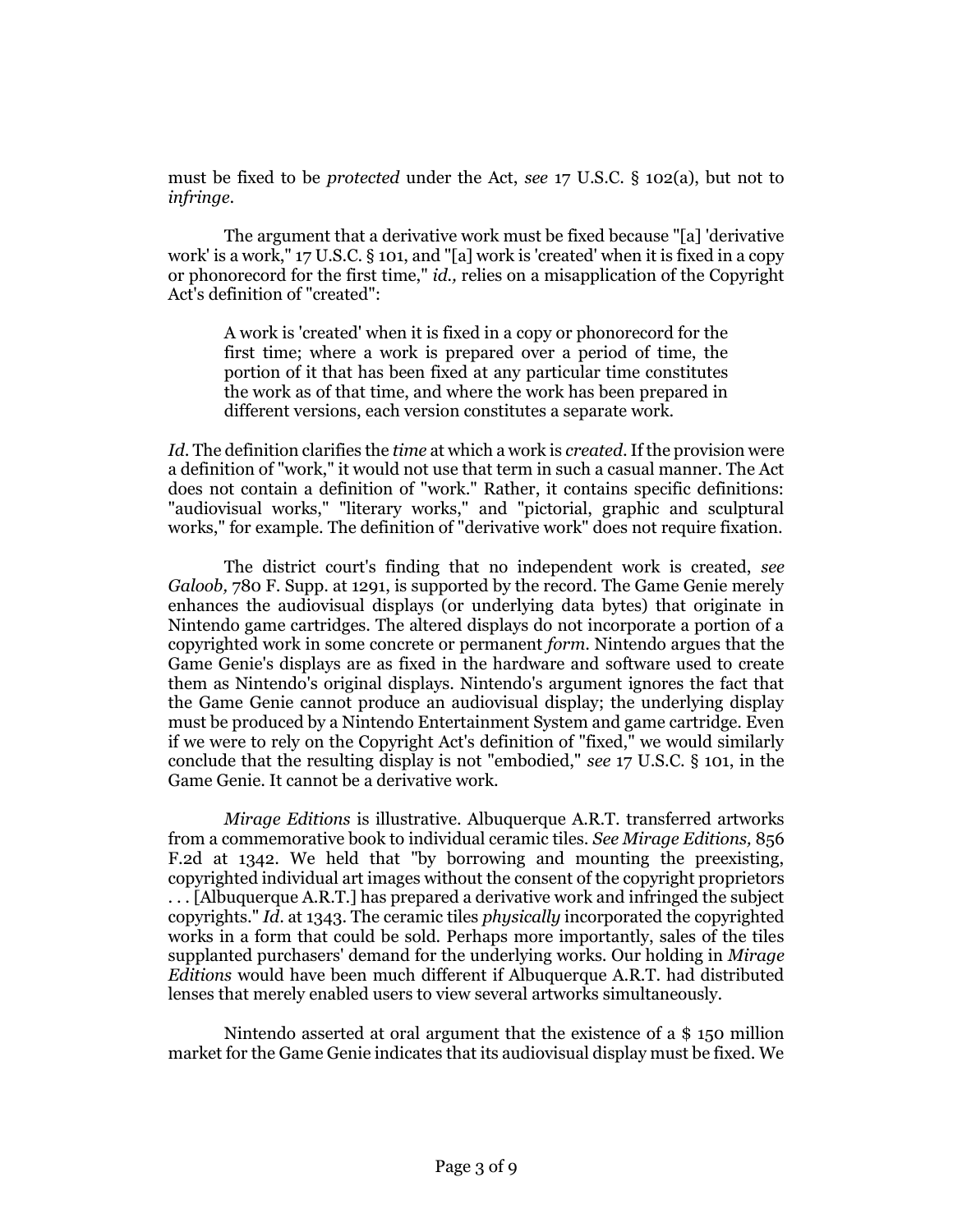understand Nintendo's argument; consumers clearly would not purchase the Game Genie if its display was not "sufficiently permanent or stable to permit it to be perceived . . . for a period of more than transitory duration." 17 U.S.C. § 101. But, Nintendo's reliance on the Copyright Act's definition of "fixed" is misplaced. Nintendo's argument also proves too much; the existence of a market does not, and cannot, determine conclusively whether a work is an infringing derivative work. For example, although there is a market for kaleidoscopes, it does not necessarily follow that kaleidoscopes create unlawful derivative works when pointed at protected artwork. The same can be said of countless other products that enhance, but do not replace, copyrighted works.

Nintendo also argues that our analysis should focus exclusively on the audiovisual displays created by the Game Genie, *i.e.,* that we should compare the altered displays to Nintendo's original displays. Nintendo emphasizes that " 'audiovisual works' are works that consist of a series of related images . . . *regardless of the nature of the material objects* . . . *in which the works are embodied*." 17 U.S.C. § 101 (emphasis added). The Copyright Act's definition of "audiovisual works" is inapposite; the *only* question before us is whether the audiovisual displays created by the Game Genie are "derivative works." The Act does not similarly provide that a work can be a derivative work regardless of the nature of the material objects in which the work is embodied. A derivative work must incorporate a protected work in some concrete or permanent form. We cannot ignore the actual source of the Game Genie's display.

Nintendo relies heavily on *Midway Mfg. Co. v. Artic Int'l, Inc.,* 704 F.2d 1009 (7th Cir.), *cert. denied,* 464 U.S. 823 (1983). *Midway* can be distinguished. The defendant in *Midway,* Artic International, marketed a computer chip that could be inserted in Galaxian video games to speed up the rate of play. The Seventh Circuit held that the speeded-up version of Galaxian was a derivative work. *Id*. at 1013-14. Artic's chip substantially copied and *replaced* the chip that was originally distributed by Midway. Purchasers of Artic's chip also benefited economically by offering the altered game for use by the general public. The Game Genie does not physically incorporate a portion of a copyrighted work, nor does it supplant demand for a component of that work. The court in *Midway* acknowledged that the Copyright Act's definition of "derivative work" "must be stretched to accommodate speeded-up video games." *Id*. at 1014. Stretching that definition further would chill innovation and fail to protect "society's competing interest in the free flow of ideas, information, and commerce." *Sony Corp. of America v. Universal Studios, Inc.,* 464 U.S. 417, 429 (1984).

In holding that the audiovisual displays created by the Game Genie are not derivative works, we recognize that technology often advances by improvement rather than replacement. *See* Christian H. Nadan, Note, *A Proposal to Recognize Component Works: How a Teddy Bears on the Competing Ends of Copyright Law,* 78 Cal. L. Rev. 1633, 1635 (1990). Some time ago, for example, computer companies began marketing spell-checkers that operate within existing word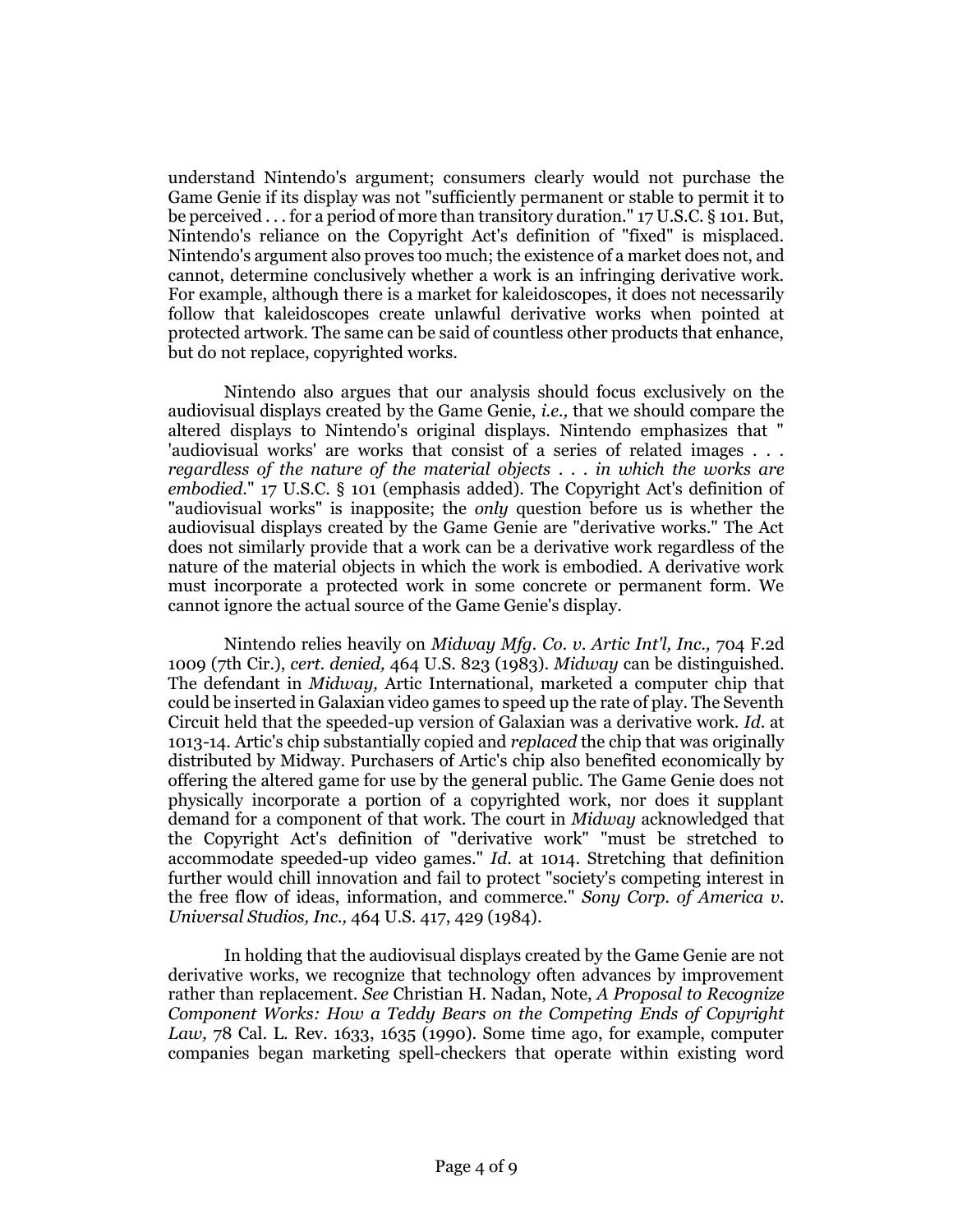processors by signalling the writer when a word is misspelled. These applications, as well as countless others, could not be produced and marketed if courts were to conclude that the word processor and spell-checker combination is a derivative work based on the word processor alone. The Game Genie is useless by itself. It can only enhance, and cannot duplicate or recast, a Nintendo game's output. It does not contain or produce a Nintendo game's output in some concrete or permanent form, nor does it supplant demand for Nintendo game cartridges. Such innovations rarely will constitute infringing derivative works under the Copyright Act. *See generally* Nadan, *supra,* at 1667-72.

#### 2. *Fair use*

"The doctrine of fair use allows a holder of the privilege to use copyrighted material in a reasonable manner without the consent of the copyright owner." *Narell v. Freeman,* 872 F.2d 907, 913 (9th Cir. 1989) (citations omitted). The district court concluded that, even if the audiovisual displays created by the Game Genie are derivative works, Galoob is not liable under 17 U.S.C. § 107 because the displays are a fair use of Nintendo's copyrighted displays. "Whether a use of copyrighted material is a 'fair use' is a mixed question of law and fact. If the district court found sufficient facts to evaluate each of the statutory factors, the appellate court may decide whether defendants may claim the fair use defense as a matter of law." *Abend v. MCA, Inc.,* 863 F.2d 1465, 1468 (9th Cir. 1988), *aff'd sub nom. Stewart v. Abend,* 495 U.S. 207 (1990).

Section 107 codifies the fair use defense:

In determining whether the use made of a work in any particular case is a fair use the factors to be considered shall include--

> (1) the purpose and character of the use, including whether such use is of a commercial nature or is for nonprofit educational purposes;

(2) the nature of the copyrighted work;

(3) the amount and substantiality of the portion used in relation to the copyrighted work as a whole;

(4) the effect of the use upon the potential market for or value of the copyrighted work.

The factors are nonexclusive, *see Fisher v. Dees,* 794 F.2d 432, 435 (9th Cir. 1986), and section 107 does not indicate how much weight should be ascribed to each.

Much of the parties' dispute regarding the fair use defense concerns the proper focus of the court's inquiry: (1) Galoob or (2) consumers who purchase and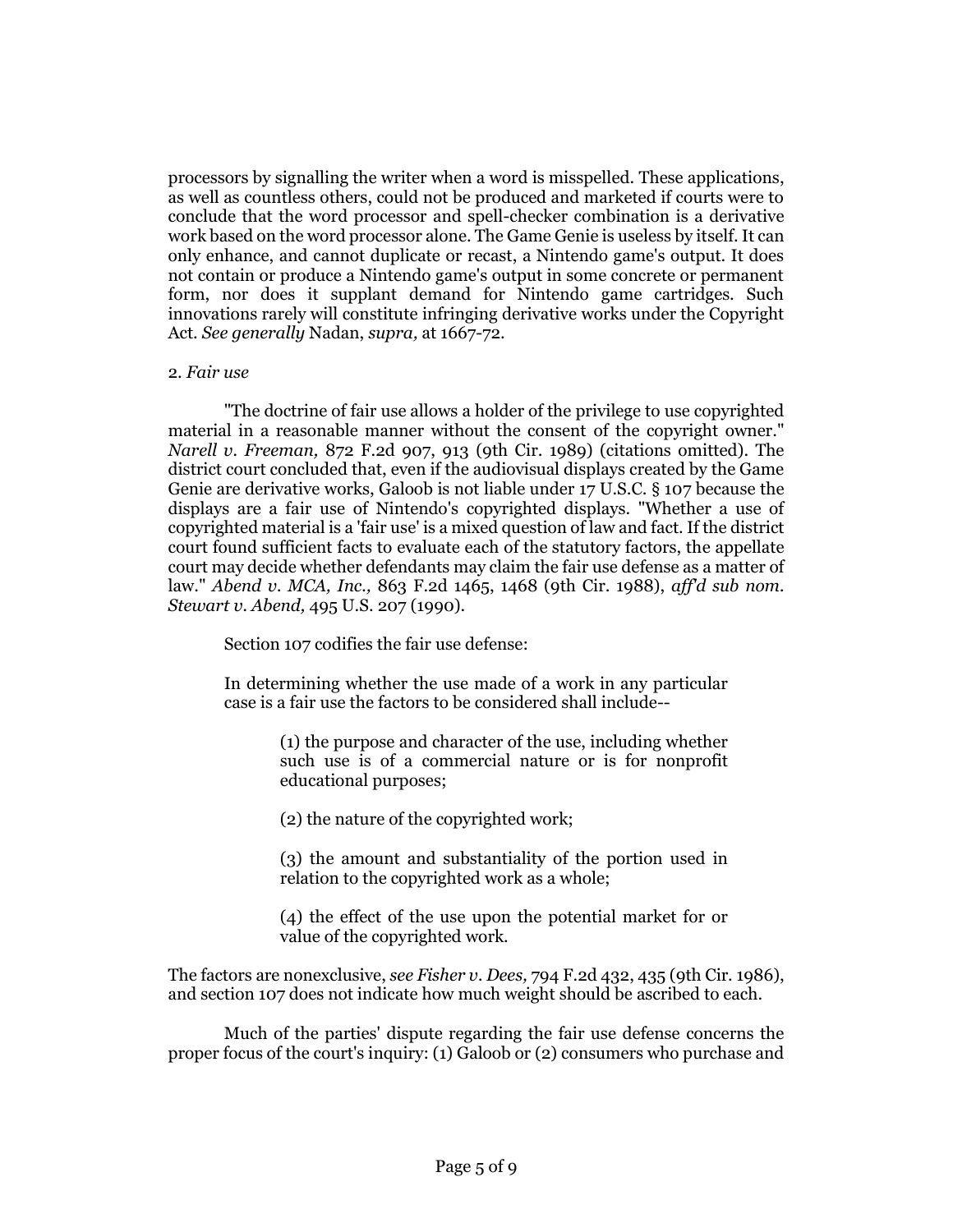use the Game Genie. Nintendo's complaint does not allege direct infringement, nor did it try the case on that theory. The complaint, for example, alleges only that "Galoob's marketing advertising sic, promoting and selling of Game Genie has and will *contribute to* the creation of infringing derivatives of Nintendo's copyrighted . . . games." (emphasis added). Contributory infringement is a form of third party liability. *See* Melville B. Nimmer & David Nimmer, 3 *Nimmer on Copyright* § 12.04[A]2, at 12-68 (1991). The district court properly focused on whether consumers who purchase and use the Game Genie would be infringing Nintendo's copyrights by creating (what are now assumed to be) derivative works.

Nintendo emphasizes that the district court ultimately addressed its direct infringement by authorization argument. The court concluded that, "because the Game Genie does not create a derivative work when used in conjunction with a copyrighted video game, Galoob does not 'authorize the use of a copyrighted work without the actual authority from the copyright owner.' " *Galoob,* 780 F. Supp. at 1298 (quoting *Sony,* 464 U.S. at 435 n.17). Although infringement by authorization is a form of direct infringement, this does not change the proper focus of our inquiry; a party cannot authorize another party to infringe a copyright unless the authorized conduct would itself be unlawful.

Nintendo disputes this conclusion. According to Nintendo, a party can unlawfully authorize another party to use a copyrighted work even if that party's use of the work would not violate the Copyright Act. Nintendo's argument is unpersuasive. In *Sony,* 464 U.S. at 449, for example, the Court considered whether *consumers* were using the Betamax for a commercial or noncommercial purpose even though Sony itself obviously was acting in its own commercial self-interest. Professor Nimmer similarly concludes that, "to the extent that an activity does not violate one of those five enumerated rights [*see* 17 U.S.C. § 106], authorizing such activity does not constitute copyright infringement." 3 *Nimmer on Copyright* § 12.04[A][3]a, at 12-80 n.82.

The district court concluded that "a family's use of a Game Genie for private home enjoyment must be characterized as a non-commercial, nonprofit activity." *Galoob,* 780 F. Supp. at 1293. Nintendo argues that Game Genie users are supplanting its commercially valuable right to make and sell derivative works. Nintendo's reliance on *Harper & Row Publishers, Inc. v. Nation Enters.,* 471 U.S. 539, 562 (1985), is misplaced. The commercially valuable right at issue in *Harper & Row* was the right of first publication; Nation Enterprises intended to publish the copyrighted materials *for profit*. *See id*. at 562-63. *See also Sony,* 464 U.S. at 449 ("If the Betamax were used to make copies for a commercial or profit-making purpose, such use would presumptively be unfair."). Game Genie users are engaged in a non-profit activity. Their use of the Game Genie to create derivative works therefore is presumptively fair. *See Sony,* 464 U.S. at 449.

The district court also concluded that "the [Nintendo] works' published nature supports the fairness of the use." *Galoob,* 780 F. Supp. at 1293. Nintendo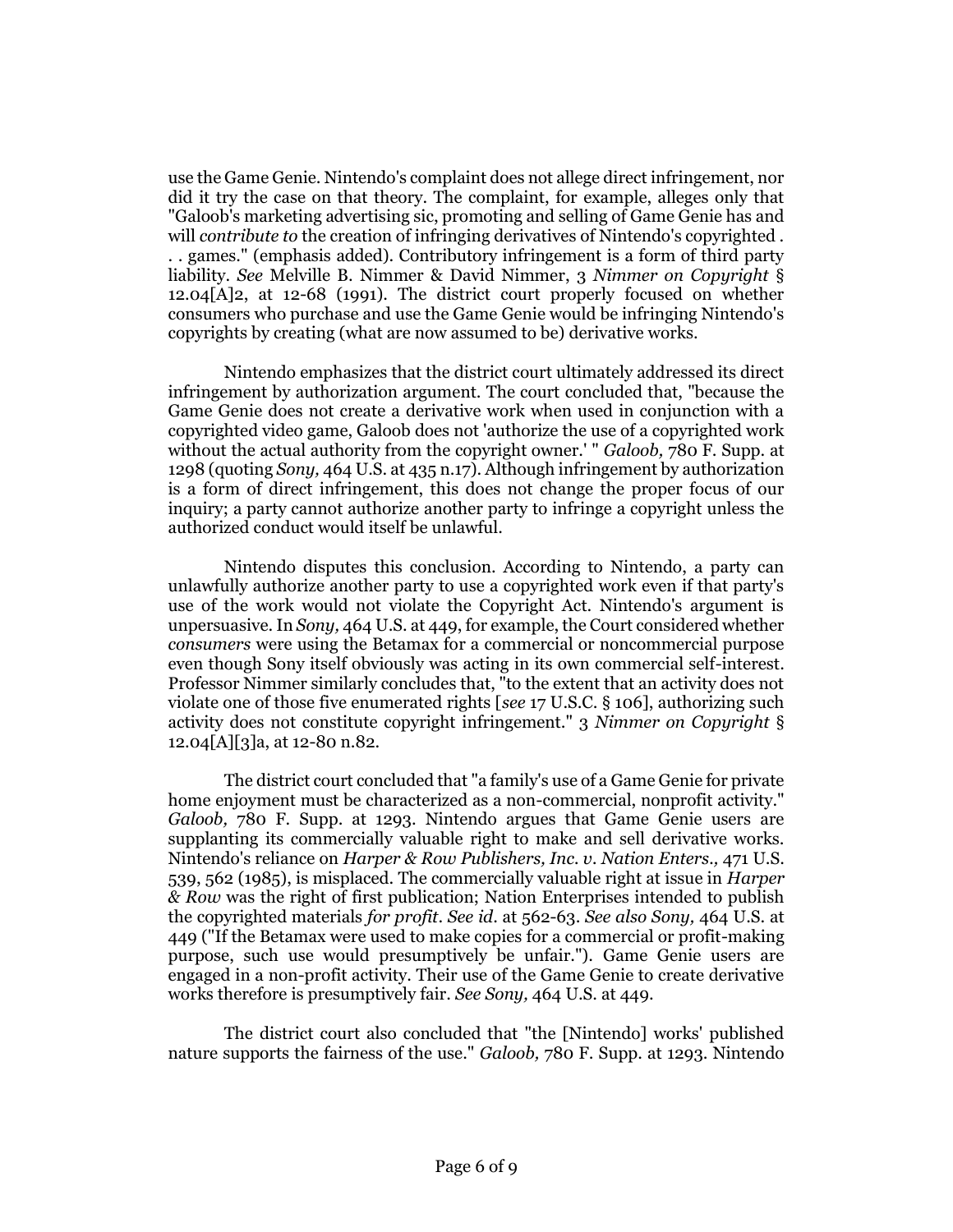argues that it has not published the derivative works created by the Game Genie. This argument ignores the plain language of section 107: "the factors to be considered shall include . . . the nature of the *copyrighted* work." The argument also would make the fair use defense unavailable in all cases of derivative works, including "criticism, comment, news reporting, teaching . . ., scholarship, or research." 17 U.S.C. § 107. A commentary that incorporated large portions of *For Whom the Bell Tolls,* for example, would be undeserving of fair use protection because the incorporated portions would constitute an unpublished derivative work. This cannot be the law.

The district court further concluded that the amount of the portion used in relation to the copyrighted work as a whole "cannot assist Nintendo in overcoming the presumption of fair use." *Galoob,* 780 F. Supp. at 1293. The video tape recorders at issue in *Sony* allowed consumers to tape copyrighted works in their entirety. The Supreme Court nevertheless held that, "when one considers . . . that [video tape recording] merely enables a viewer to see such a work which he had been invited to witness in its entirety free of charge, the fact that the entire work is reproduced does not have its ordinary effect of militating against a finding of fair use." 464 U.S. at 449-50 (citations omitted). Consumers are not invited to witness Nintendo's audiovisual displays free of charge, but, once they have paid to do so, the fact that the derivative works created by the Game Genie are comprised almost entirely of Nintendo's copyrighted displays does not militate against a finding of fair use.

Nintendo would distinguish *Sony* because it involved copying copyrighted works rather than creating derivative works based on those works. In other words, the consumers in *Sony* could lawfully copy the copyrighted works because they were invited to view those works free of charge. Game Genie users, in contrast, are not invited to view derivative works based on Nintendo's copyrighted works without first paying for that privilege. *Sony* cannot be read so narrowly. It is difficult to imagine that the Court would have reached a different conclusion if Betamax purchasers were skipping portions of copyrighted works or viewing denouements before climaxes. *Sony* recognizes that a party who distributes a copyrighted work cannot dictate how that work is to be enjoyed. Consumers may use a Betamax to view copyrighted works at a more convenient time. They similarly may use a Game Genie to enhance a Nintendo Game cartridge's audiovisual display in such a way as to make the experience more enjoyable.

"The fourth factor is the 'most important, and indeed, central fair use factor.' " *Stewart,* 495 U.S. at 238 (quoting 3 *Nimmer on Copyright* § 13.05A, at 13-81). The district court concluded that "Nintendo has failed to show any harm to the present market for its copyrighted games and has failed to establish the reasonable likelihood of a potential market for slightly altered versions of the games at suit." *Galoob,* 780 F. Supp. at 1295. Nintendo's main argument on appeal is that the test for market harm encompasses the potential market for derivative works. Because the Game Genie is used for a noncommercial purpose, the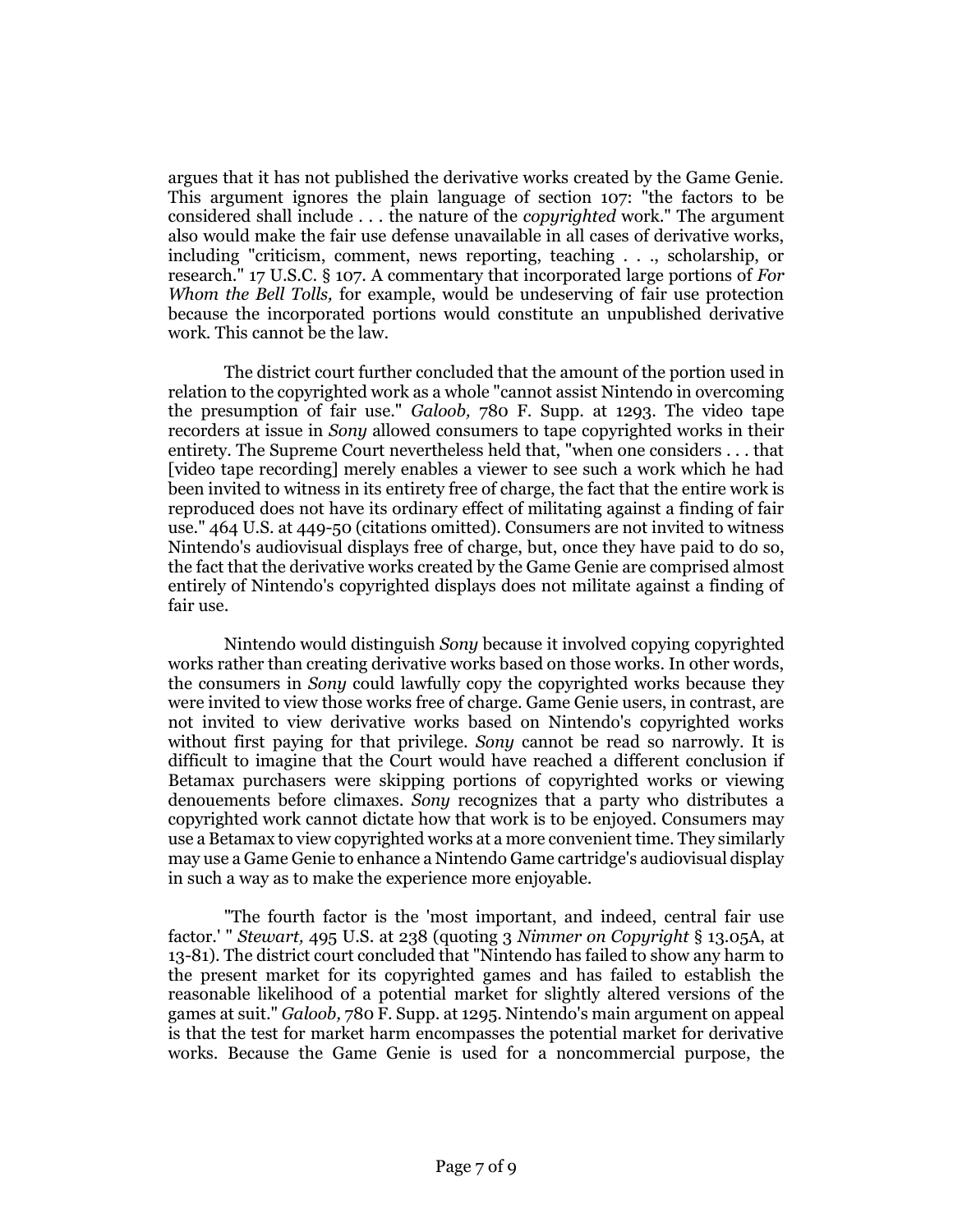likelihood of future harm may not be presumed. *See Sony,* 464 U.S. at 451. Nintendo must show "by a preponderance of the evidence that *some* meaningful likelihood of future harm exists." *Id*. (emphasis supplied).

Nintendo's argument is supported by case law. Although the Copyright Act requires a court to consider "the effect of the use upon the potential market for or value of the *copyrighted work*," 17 U.S.C. § 107(4) (emphasis added), we held in *Abend* that "although the motion picture will have no adverse effect on bookstore sales of the [underlying] novel--and may in fact have a beneficial effect--it is 'clear that [the film's producer] may not invoke the defense of fair use.' " 863 F.2d at 1482 (quoting 3 *Nimmer on Copyright* § 13.05B, at 13-84). We explained: " 'If the defendant's work adversely affects the value of any of the rights in the copyrighted work . . . the use is not fair even if the rights thus affected have not as yet been exercised by the plaintiff.' " *Id*. (quoting 3 *Nimmer on Copyright* § 13.05B, at 13- 84 to 13-85 (footnotes omitted)). The Supreme Court specifically affirmed our finding that the motion picture adaptation "impinged on the ability to market new versions of the story." *Stewart,* 495 U.S. at 238.

Still, Nintendo's argument is undermined by the facts. The district court considered the potential market for derivative works based on Nintendo game cartridges and found that: (1) "Nintendo has not, to date, issued or considered issuing altered versions of existing games," *Galoob,* 780 F. Supp. at 1295, and (2) Nintendo "has failed to show the reasonable likelihood of such a market." *Id*. The record supports the court's findings. According to Stephen Beck, Galoob's expert witness, junior or expert versions of existing Nintendo games would enjoy very little market interest because the original version of each game already has been designed to appeal to the largest number of consumers. Mr. Beck also testified that a new game must include new material or "the game player is going to feel very cheated and robbed, and [the] product will have a bad reputation and word of mouth will probably kill its sales." Howard Lincoln, Senior Vice President of Nintendo of America, acknowledged that Nintendo has no present plans to market such games.

The district court also noted that Nintendo's assertion that it may wish to re-release altered versions of its game cartridges is contradicted by its position in various other lawsuits:

In those actions, Nintendo opposes antitrust claims by using the vagaries of the video game industry to rebut the impact and permanence of its market control, if any. Having indoctrinated this Court as to the fast pace and instability of the video game industry, Nintendo may not now, without any data, redefine that market in its request for the extraordinary remedy sought herein. . . . While board games may never die, good video games are mortal.